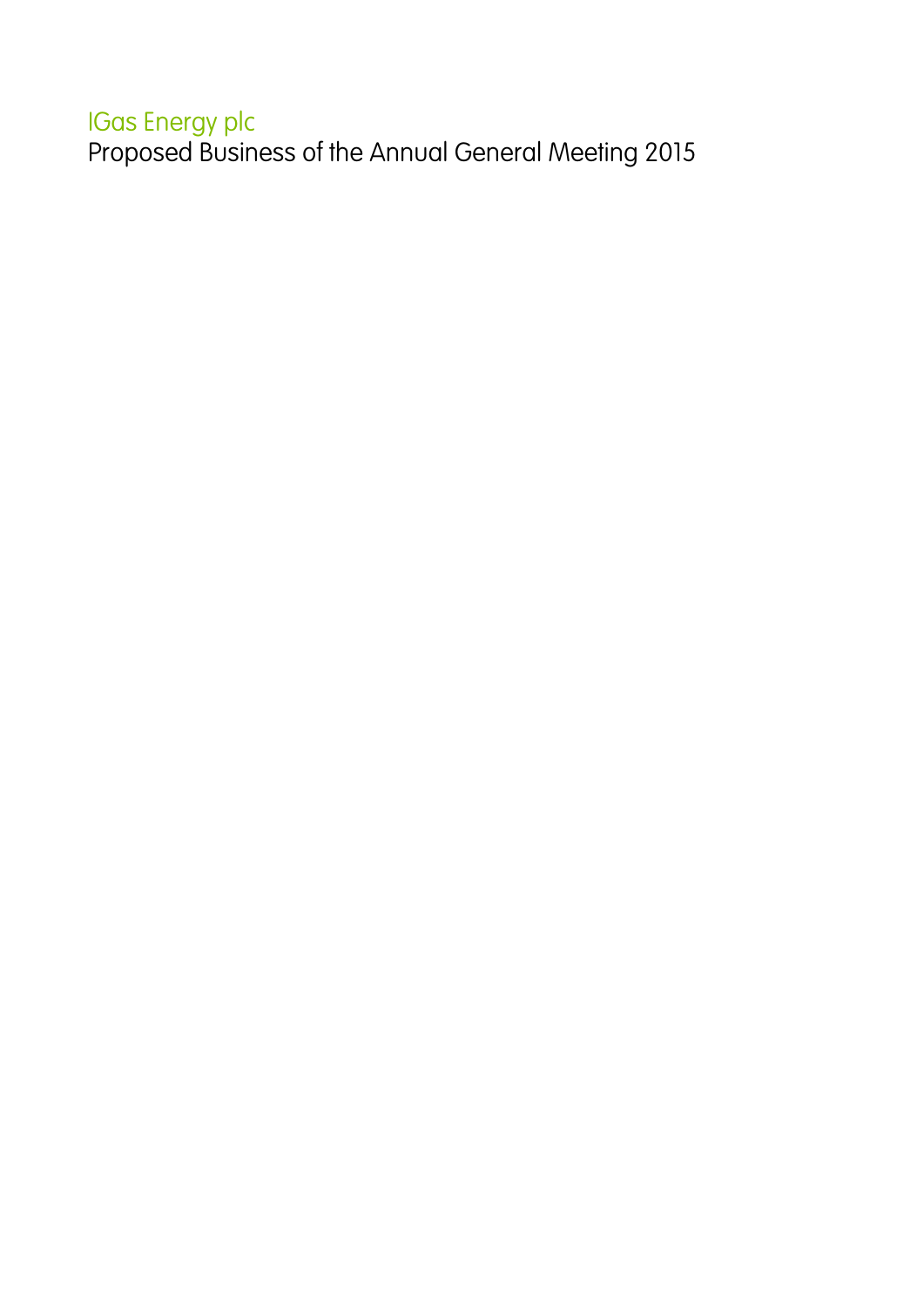### **Introduction**

You will find set out at the end of this document the formal Notice of the Annual General Meeting of IGas Energy plc. This section provides some additional information on the Resolutions being proposed at the Annual General Meeting. The following definitions apply throughout this section of the document unless the context requires otherwise:

| "2006 Act"                           | the Companies Act 2006                                                                                                                                                        |
|--------------------------------------|-------------------------------------------------------------------------------------------------------------------------------------------------------------------------------|
| "Accounts"                           | the audited financial statements of the Company for the 12 month period ended 31 March 2015                                                                                   |
| "Annual General Meeting"<br>or "AGM" | the annual general meeting of the Company convened for Wednesday 26 August 2015 pursuant<br>to the Notice of Annual General Meeting which appears at the end of this document |
| "Articles"                           | the articles of association of the Company in force at the date of this document                                                                                              |
| "Board" or "Directors"               | the board of directors of the Company                                                                                                                                         |
| "Company"                            | IGas Energy plc                                                                                                                                                               |
| "Form of Proxy"                      | the form of proxy accompanying this document for use at the Annual General Meeting                                                                                            |
| "Ordinary Shares"                    | Ordinary Shares of 10p each in the capital of the Company                                                                                                                     |
| "Resolutions"                        | the resolutions set out in the Notice of Annual General Meeting which appears at the end of<br>this document                                                                  |
| "Shareholders"                       | holders of Ordinary Shares                                                                                                                                                    |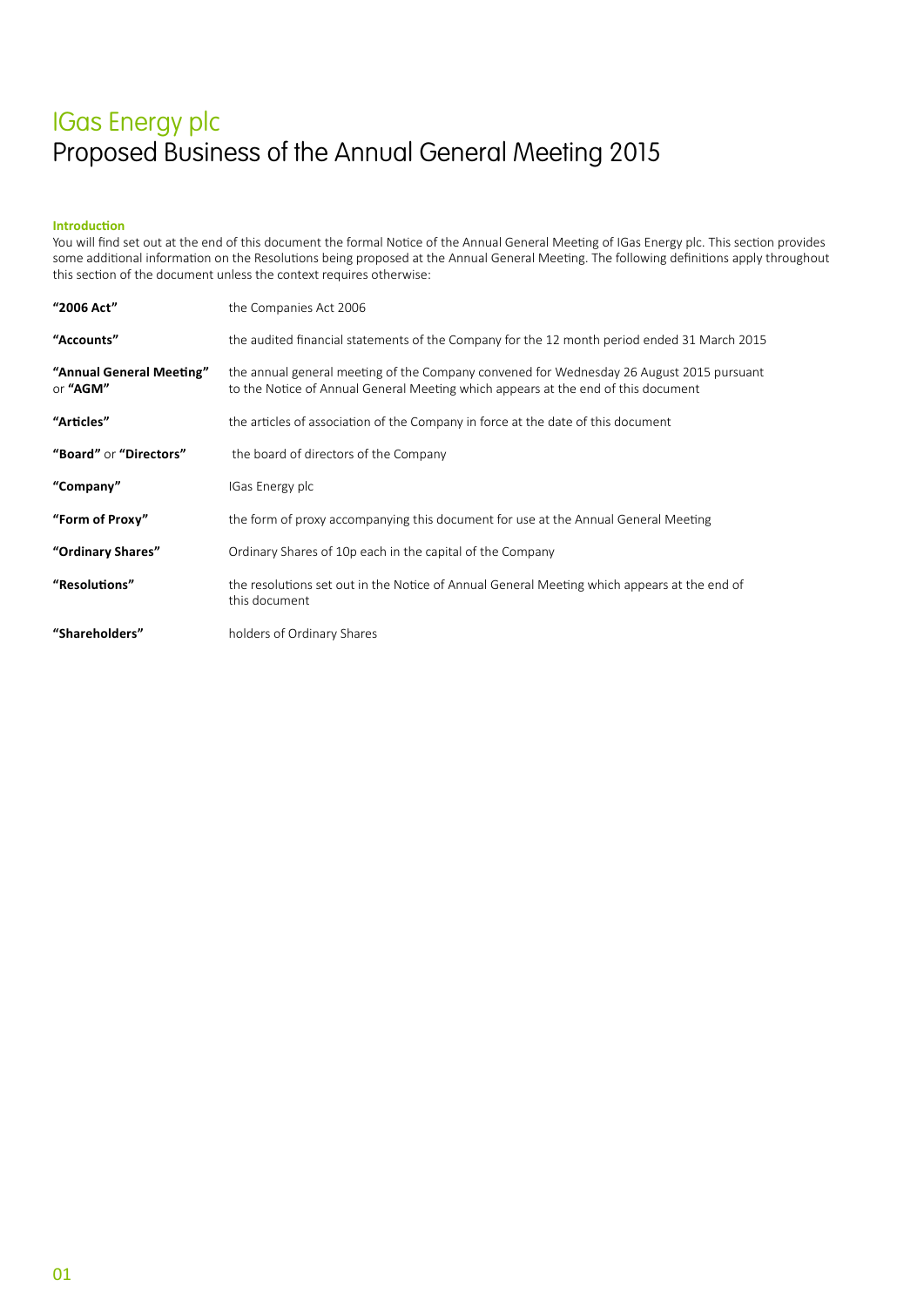### **Annual General Meeting**

The Annual General Meeting of the Company will be held at the offices of Cooley (UK) LLP, 69 Old Broad Street, London EC2M 1QS at 10:30 a.m. on Wednesday 26 August 2015, at which the following Resolutions will be proposed:

- 1. to receive and adopt the Company's Annual Report and Accounts for the 12 month period ended 31 March 2015, and the Directors' Report and the Independent Auditors' Report on those accounts;
- 2. to receive and approve the Remuneration Report of the Directors for the 12 month period ended 31 March 2015 and the Independent Auditors' Report on the auditable part of the Remuneration Report;
- 3. to reappoint as a Director, Francis Gugen, who, in accordance with the Articles, is required to retire by rotation at the Annual General Meeting and, being eligible, offers himself for reappointment;
- 4. to reappoint as a Director, Cuth McDowell, who, in accordance with the Articles, is required to retire by rotation at the Annual General Meeting and, being eligible, offers himself for reappointment;
- 5. to reappoint Ernst & Young LLP as the auditors of the Company until the next annual general meeting of the Company;
- 6. to authorise the Directors to determine the level of the remuneration of the auditors;
- 7. to grant the Directors authority to allot shares in the capital of the Company in the amounts set out in the Notice of Annual General Meeting; and
- 8. conditional upon Resolution 7 being passed, to grant the Directors the power to disapply the statutory pre-emption rights for certain shares in the capital of the Company.

Resolutions 1, 2, 5 and 6 are self-explanatory. Information on the other Resolutions is provided below. Resolutions 1 to 7 are ordinary resolutions which require to be passed by the approval of a simple majority of Shareholders present and voting in person or by proxy or authorised representative. On a show of hands each Shareholder so present has one vote, but should a poll be demanded, each such Shareholder has one vote for each share held by him or her. Resolution 8 is a special resolution that requires to be passed with the approval of 75 per cent. of such Shareholders, determined in the same way as for the ordinary resolutions.

#### **Resolution 3 – reappointment of Francis Gugen as a Director**

Mr Gugen is liable to retire by rotation at the Annual General Meeting under the Articles, and offers himself for reappointment. Having carefully considered his reappointment, the Nomination Committee considers that his performance remains effective, particularly having regard to his responsibilities as Non-Executive Chairman.

Mr Gugen has been a director of the Company since 27 December 2007. Mr Gugen is a founder of the Company and has 40 years of oil and gas industry experience. Between 1982 and 2000, Mr Gugen helped grow Amerada Hess in North West Europe, ultimately becoming regional CEO. Currently, as regards companies involved in conventional oil & gas, Mr Gugen is also Non-Executive Chairman of Petroleum Geophysical Services ASA and of Chrysaor Limited and a board member of SBM Offshore NV. Until 2006, Mr Gugen served as Non-Executive Chairman of the start-up North Sea gas fields and pipelines operator, CH4 Energy Limited, which was subsequently disposed of for €224m. Mr Gugen is also past industry Chairman of Pilot (the government's oil and gas task force), having helped develop its concept with the Treasury, past President of Oil & Gas UK, past Chairman of CRINE (a UKCS cost reduction initiative) and past Chairman of the CBI's Environmental Affairs Committee.

### **Resolution 4 – reappointment of Cuth McDowell as a Director**

Mr McDowell is liable to retire by rotation at the Annual General Meeting under the Articles, and offers himself for reappointment. Having carefully considered his reappointment, the Nomination Committee considers that his performance remains effective, particularly having regard to his responsibilities as a Non-Executive Director.

Mr McDowell joined the Company on 20 December 2012. Mr McDowell has 33 years of international experience in the oil and gas sector, having held a range of leadership positions in Exploration and Production. Mr McDowell began his career with BP, where he held various commercial and management roles over eight years. Mr McDowell then joined Clyde Petroleum plc, initially as Senior Economist, subsequently becoming Group Commercial Manager before Clyde was bought by Gulf Canada. In 1997, Mr McDowell joined Paladin Resources plc, where he served primarily as Finance Director. The company raised £120 million in four separate primary offerings before it was sold in 2006 to Talisman Energy Inc. for approximately £1.2 billion. Mr McDowell is currently chairman at Quotall Ltd., an unlisted software development company.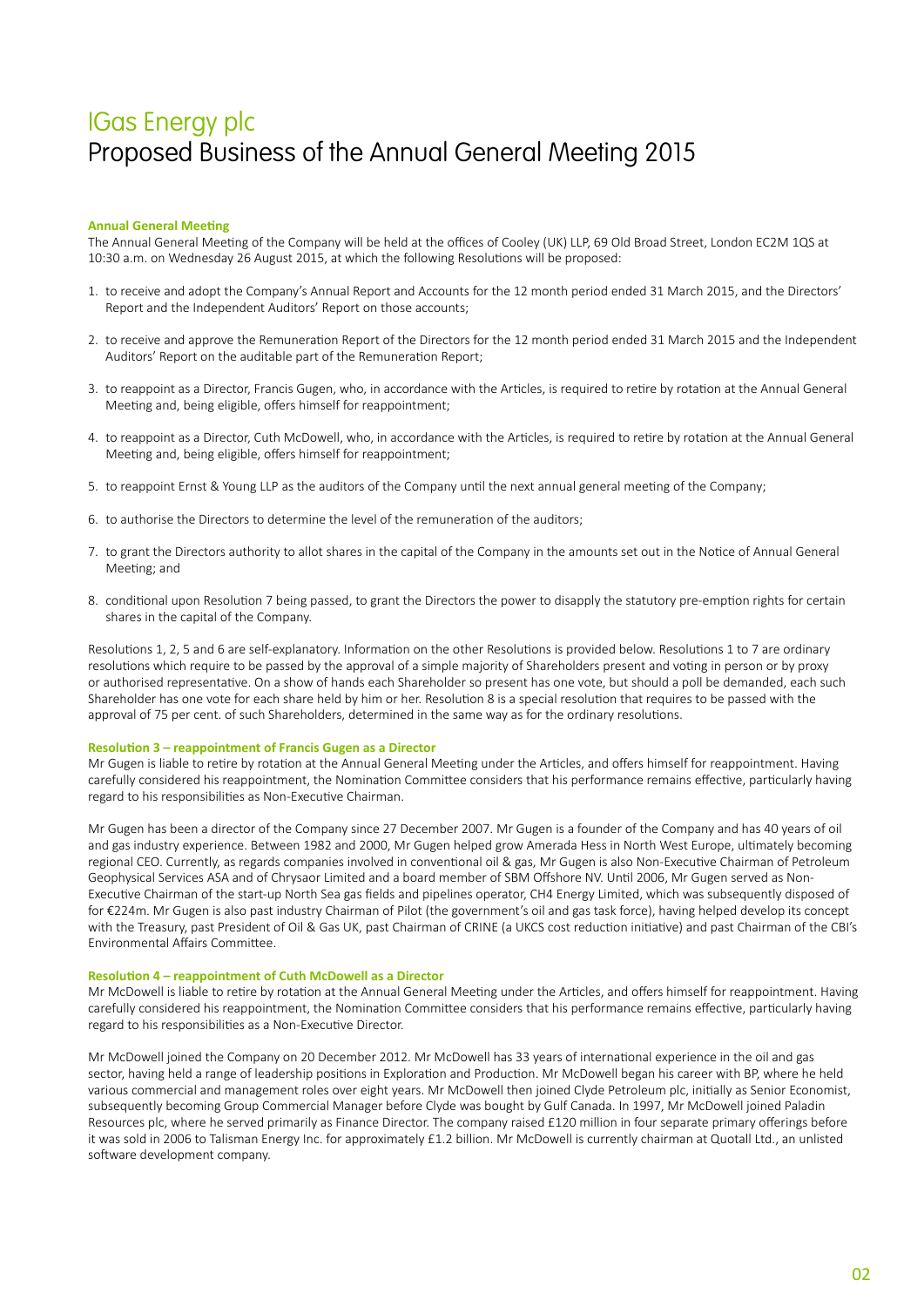## **Resolution 7 – authority to allot shares**

At the annual general meeting held on 1 September 2014, the Directors were authorised, in accordance with section 551 of the 2006 Act, to allot Ordinary Shares, grant rights to subscribe or to convert any security into Ordinary Shares up to an aggregate nominal amount of £9,922,085. This authority expires at the conclusion of this Annual General Meeting. It is therefore proposed to revoke the existing authority and replace it with a new authority, granted under section 551 of the 2006 Act, which will allow the Directors to allot Ordinary Shares and to grant rights to subscribe for or to convert any securities into Ordinary Shares up to an aggregate nominal amount of £9,924,571 representing approximately one third of the Company's share capital and a further aggregate nominal amount of £9,924,571 representing approximately a further third of the Company's share capital, which will be available only for rights issues and other pre-emptive issues of equity shares.

The proposal that the authority to allot Ordinary Shares shall extend to a further third of the issued share capital is in accordance with the guidelines issued by the Investment Association ("**IMA**" which merged with the Association of British Insurers investment affairs division) which confine the use of this amount to rights issues only. The Directors have no present intention of exercising this authority. However, if they do exercise the authority, the Directors intend to follow the emerging best practice as regards its use as recommended by the IMA and the National Association of Pension Funds.

Assuming the passing of this Resolution, the new authority will expire 15 months from the date of the passing of this Resolution or until the conclusion of the next annual general meeting, if earlier, and will revoke all previous authorities to the extent that they have not already been utilised apart from other specific authorities taken in respect of outstanding warrants and options which will continue unaffected. The Directors have no present intention of issuing any share capital of the Company, but the passing of this Resolution will enable the Directors to take advantage of any opportunities which may arise.

### **Resolution 8 – disapplication of pre‑emption rights**

Section 561 of the 2006 Act contains pre-emption rights that require all equity shares which it is proposed to allot for cash to be offered to existing shareholders in proportion to existing shareholdings, unless a special resolution is passed to disapply such rights. Such rights do not apply to an issue otherwise than for cash, such as an issue in consideration of an acquisition. The Directors believe that these requirements are too restrictive and, it is proposed that, subject to the passing of Resolution 7, the Directors should be able to allot shares amounting to no more than an aggregate nominal amount of £2,977,371 representing approximately 10 per cent. of the Company's share capital.

In addition, it is customary to disapply the statutory pre-emption rights altogether, and substitute similar non-statutory provisions because, for technical reasons, the statutory rights are difficult to apply in certain circumstances. The proposed Resolution therefore provides that all allotments for cash in excess of the 10 per cent. limit, must be in the form of rights issues, open offers or other pre-emptive issues except for the one third of the existing issued share capital reserved only for rights issues in accordance with the previous Resolution, and free of the statutory constraints.

The broadening of the proposed Resolution to include pre-emptive issues other than rights issues is a departure from the strict wording of the IMA guidelines which is limited to rights issues, which the Directors regard as too restrictive, especially as AIM companies normally make open offers and not rights issues. The above departures in Resolutions 7 and 8 from the strict wording of the IMA guidelines should not be taken to indicate that they are being disregarded, but rather that the proposed Resolutions are designed to provide greater flexibility for the Directors to determine the form of any future pre-emptive issues in the light of market conditions and practice, at the time such an issue may be proposed. It should also be noted that this year the Directors are seeking an authority for offers for cash on an other than preemptive basis at a 10 per cent. level, consistent with the approved proposal at the annual general meeting of 2014.

#### **Action to be Taken**

A Form of Proxy for use at the Annual General Meeting is enclosed. If you are a Shareholder you are advised to complete and return the form in accordance with the instructions printed on it so as to arrive at the Company's registrars, Computershare Investor Services PLC, The Pavilions, Bridgwater Road, Bristol BS99 6ZY, as soon as possible, but in any event no later than 10:30 a.m. on Monday 24 August 2015. Alternatively, you may cast your proxy online by following the instructions printed on the form; such electronic appointment must also be made no later than 10:30 a.m. on Monday 24 August 2015.

The return of a Form of Proxy or the electronic appointment of a proxy does not preclude you from attending and voting at the Annual General Meeting if you so wish.

#### **Recommendation**

The Directors consider the Resolutions to be proposed at the Annual General Meeting to be in the best interests of the Company and its Shareholders. Accordingly, the Directors unanimously recommend Shareholders to vote in favour of all the Resolutions, as they intend to do in respect of their own holdings (where they control the voting rights) comprising 27,955,238 Ordinary Shares, representing approximately 9.4 per cent. of the issued share capital of the Company.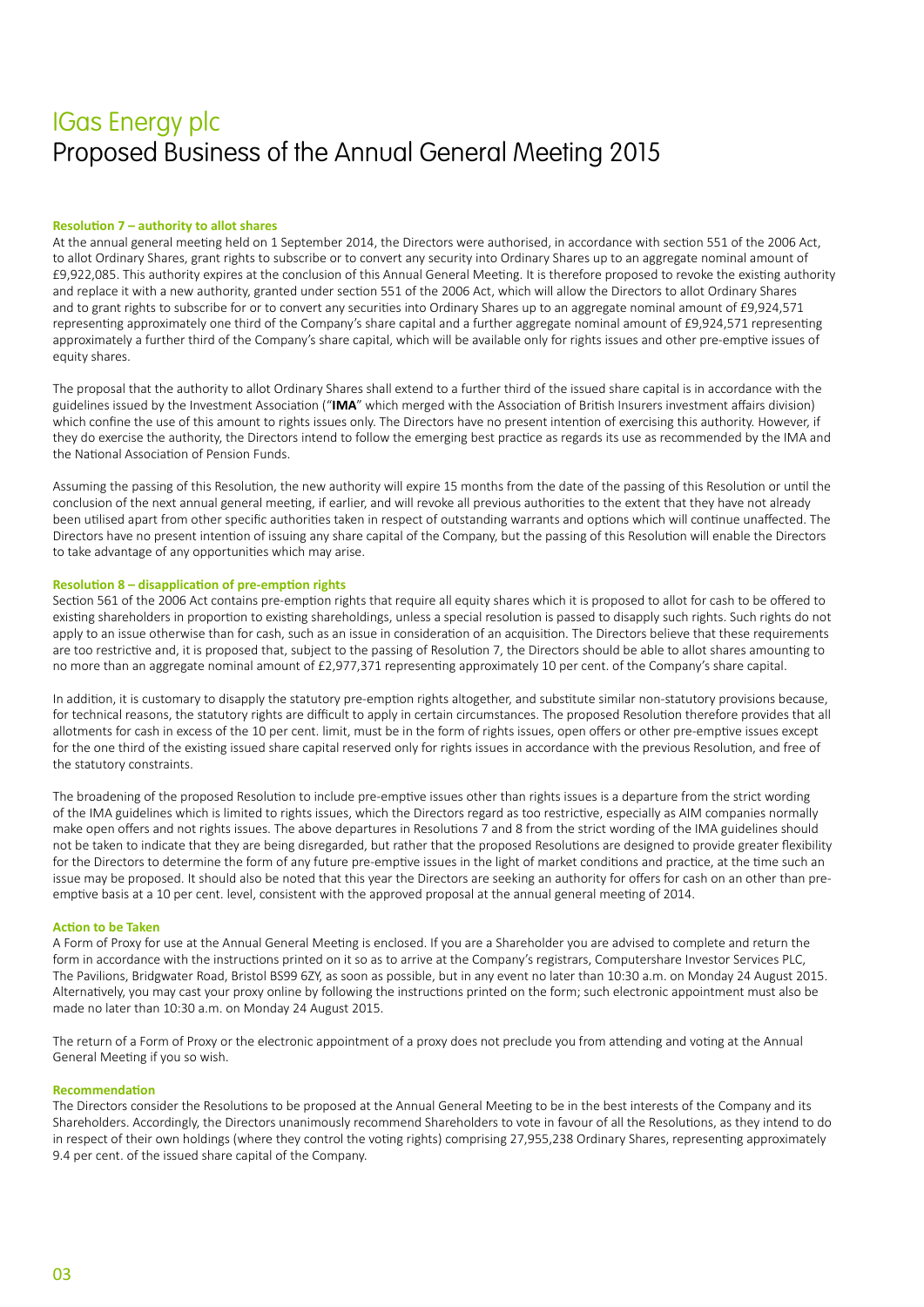## **Notice of the Annual General Meeting**

Notice is hereby given that the Annual General Meeting of IGas Energy plc will be held at the offices of Cooley (UK) LLP, 69 Old Broad Street, London EC2M 1QS at 10:30 a.m. on Wednesday 26 August 2015 to consider, and if thought fit, pass the following Resolutions of which Resolutions 1 to 7 will be proposed as ordinary resolutions and Resolution 8 will be proposed as a special resolution.

### **Ordinary Business**

- 1. To receive and adopt the Company's Annual Report and Accounts for the 12 month period ended 31 March 2015 and the Directors' Report, and the Independent Auditors' Report on those accounts.
- 2. To receive and approve the Remuneration Report of the Directors for the 12 month period ended 31 March 2015 and the Independent Auditors' Report on the auditable part of the Remuneration Report.
- 3. To reappoint as a Director, Francis Gugen, who is retiring by rotation in accordance with Article 38 of the Company's Articles of Association and who being eligible is offering himself for reappointment.
- 4. To reappoint as a Director, Cuth McDowell, who is retiring by rotation in accordance with Article 38 of the Company's Articles of Association and who being eligible is offering himself for reappointment.
- 5. To reappoint Ernst & Young LLP as auditors of the Company from the conclusion of this Annual General Meeting until the conclusion of the next annual general meeting of the Company at which accounts are laid.
- 6. To authorise the Directors to determine the remuneration of the auditors.
- 7. That in substitution for all authorities for the allotment of shares by the Directors granted prior to the date on which this Resolution 7 is passed which are hereby revoked, but without prejudice to any allotment, offer or agreement already made pursuant thereto, the Directors of the Company be and are hereby generally and unconditionally authorised, pursuant to section 551 of the Companies Act 2006 to exercise all the powers of the Company to:
	- (A) allot shares in the Company and to grant rights to subscribe for or to convert any security into such shares (all of which transactions are hereafter referred as an allotment of "relevant securities") up to an aggregate nominal amount of £9,924,571; and
	- (B) allot equity securities (within the meaning of section 560(1) of the 2006 Act) up to an aggregate nominal amount of £9,924,571 in connection with a rights issue or other pre-emptive offer which satisfies the conditions and may be subject to all or any of the exclusions specified in paragraph (B)(1) of the next following Resolution,

in each case for a period expiring (unless previously renewed, varied or revoked by the Company in general meeting) 15 months after the date of the passing of this Resolution or at the conclusion of the next annual general meeting of the Company following the passing of this Resolution, whichever occurs first, provided that the Company may before such expiry, variation or revocation make an offer or agreement which would or might require such relevant or equity securities to be allotted after such expiry, variation or revocation and the Directors may allot relevant or equity securities pursuant to such an offer or agreement as if the authority conferred hereby had not expired or been varied or revoked.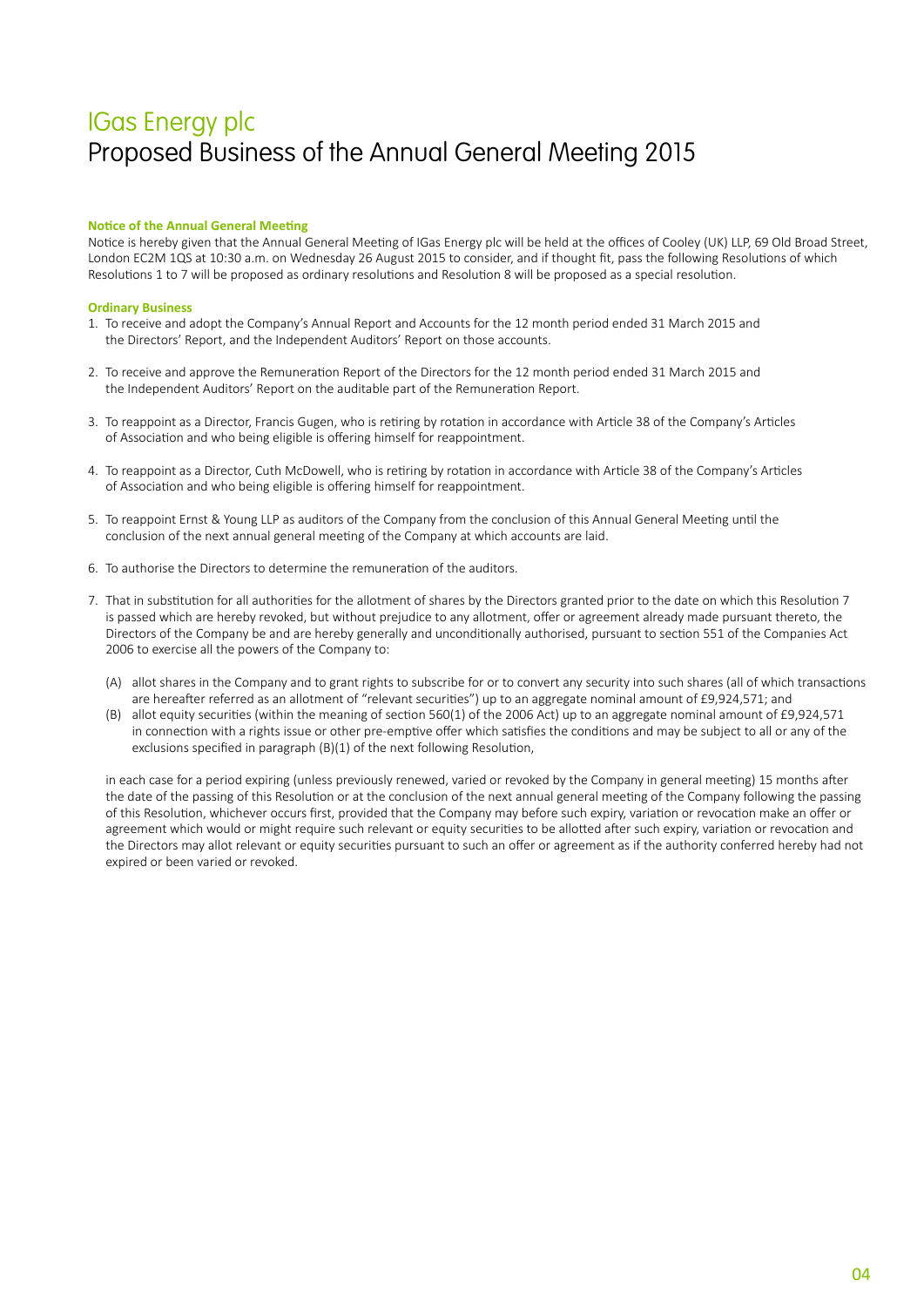### **Special Business**

- 8. That, subject to and conditionally upon the passing of Resolution 7, the Directors are hereby empowered pursuant to section 570 of the 2006 Act to allot equity securities (as defined by section 560 of the 2006 Act) for cash pursuant to the authority conferred by Resolution 7 as if section 561 of the 2006 Act did not apply to any such allotment provided that such power:
	- (A) shall, subject to the continuance of the authority conferred by Resolution 7, expire 15 months after the passing of this Resolution or at the conclusion of the next annual general meeting of the Company following the passing of this Resolution, whichever occurs first, but may be previously revoked or varied from time to time by special resolution but so that the Company may before such expiry, revocation or variation make an offer or agreement which would or might require equity securities to be allotted after such expiry, revocation or variation and the Directors may allot equity securities in pursuance of such offer or agreement as if such power had not expired or been revoked or varied; and
	- (B) shall be limited to
		- (1) the allotment of equity securities of up to an aggregate nominal amount of £9,924,571 pursuant to a rights issue, open offer, scrip dividend scheme or other pre‑emptive offer or scheme which is in each case in favour of holders of Ordinary Shares and any other persons who are entitled to participate in such issue, offer or scheme where the equity securities offered to each such holder and other person are proportionate (as nearly as may be) to the respective numbers of Ordinary Shares held or deemed to be held by them for the purposes of their inclusion in such issue, offer or scheme on the record date applicable thereto, but subject to such exclusions or other arrangements as the Directors may deem fit or expedient to deal with fractional entitlements, legal or practical problems under the laws of any overseas territory, the requirements of any regulatory body or stock exchange in any territory, shares being represented by depositary receipts, directions from any holders of shares or other persons to deal in some other manner with their respective entitlements or any other matter whatever which the Directors consider to require such exclusions or other arrangements with the ability for the Directors to allot equity securities and sell relevant shares not taken up to any person as they may think fit; and
		- (2) the allotment of equity securities for cash otherwise than pursuant to sub-paragraph  $(B)(1)$  up to an aggregate maximum nominal amount of £2,977,371.

20 July 2015 By Order of the Board **Cooley Services Limited** Company Secretary Registered office: 7 Down Street London W1J 7AJ